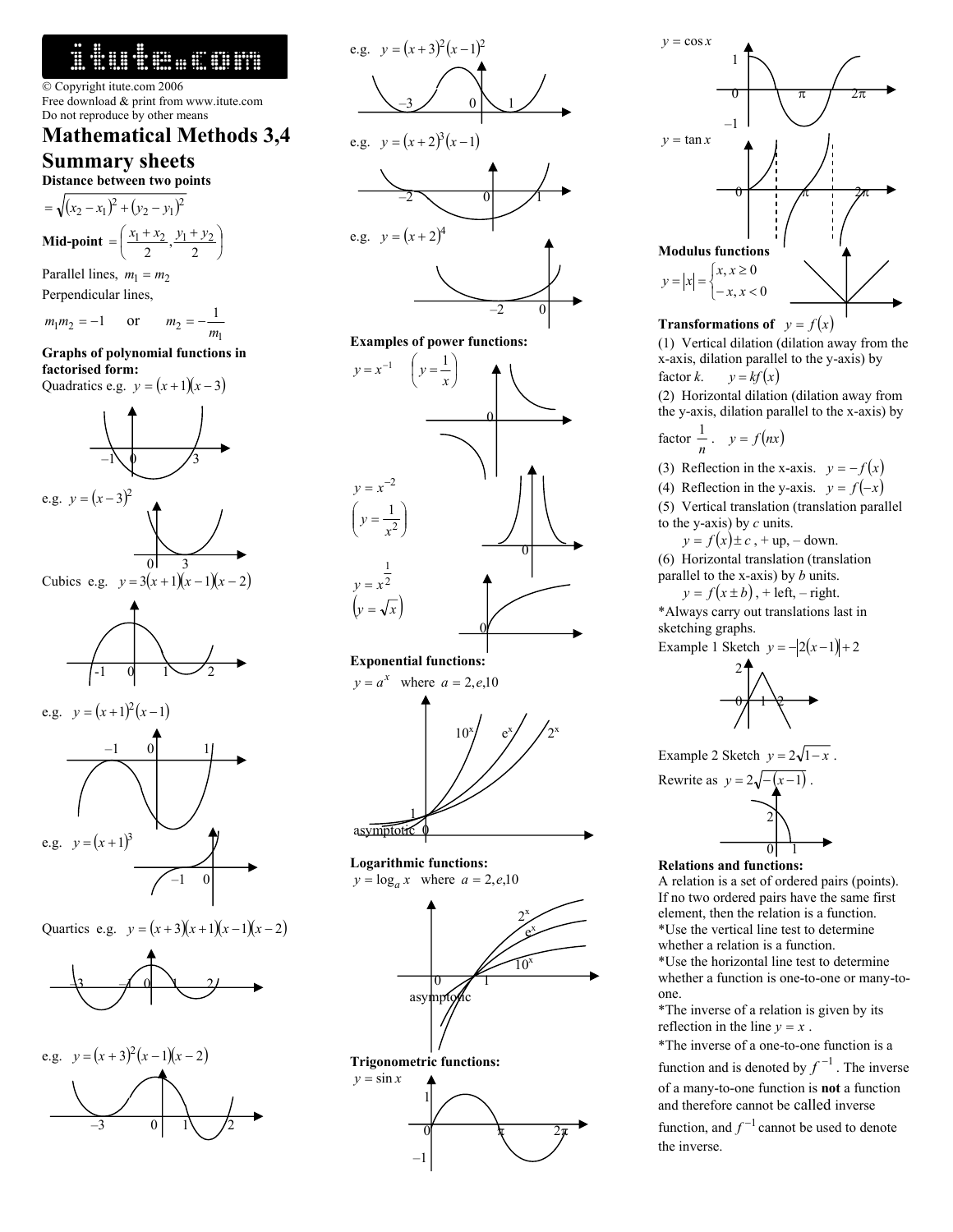#### **Factorisation of polynomials:**

(1) Check for common factors first. (2) Difference of two squares,

e.g.  $x^4 - 9 = (x^2)^2 - 3^2 = (x^2 - 3)(x^2 + 3)$  $=(x-\sqrt{3})(x+\sqrt{3})(x^2+3)$ (3) Trinomials, by trial and error, e.g.  $2x^2 - x - 1 = (2x + 1)(x - 1)$ (4) Difference of two cubes, e.g.  $(x^3 - y^3) = (x - y)(x^2 + xy + y^2)$ (5) Sum of two cubes, e.g.  $8 + a^3 =$  $(2^3 + a^3) = (2 + a)(4 - 2a + a^2)$ (6) Grouping two and two, e.g.  $x^3 + 3x^2 + 3x + 1 = (x^3 + 1) + (3x^2 + 3x)$  $=(x+1)(x^2-x+1)+3x(x+1)$  $=(x+1)(x^2-x+1+3x)$  $(x+1)(x^2+2x+1) = (x+1)^3$ (7) Grouping three and one, e.g.  $x^2 - 2x - y^2 + 1$  $(x^2 - 2x + 1) - y^2 = (x - 1)^2 - y^2$  $=(x-1-y)(x-1+y)$ (8) Completing the square, e.g.  $\frac{1}{2}$  -1 1  $x^2 + x - 1 = x^2 + x + \left(\frac{1}{2}\right)^2 - \left(\frac{1}{2}\right)^2$ 4 5  $=\left(x^2 + x + \frac{1}{4}\right) -$ J Ι  $\overline{\phantom{a}}$ J  $\int x^2 + x$ 2  $(\sqrt{\epsilon})^2$ 2 5 2 1  $\overline{\phantom{a}}$ J Ι  $\overline{\phantom{a}}$ l ſ  $\vert$ J Ι I ∖  $=\left(x+\frac{1}{2}\right)^{2}$  –  $\overline{\phantom{a}}$ J Ι  $\overline{\phantom{a}}$ l ſ  $\overline{\phantom{a}}$ J Ι  $\overline{\phantom{a}}$ l  $=\left(x+\frac{1}{2}-\frac{\sqrt{5}}{2}\right)x+\frac{1}{2}+\frac{\sqrt{5}}{2}$ 2 1 2 5 2  $x + \frac{1}{2} - \frac{\sqrt{5}}{2}$   $x$ 

# (9) **Factor theorem**,

e.g.  $P(x) = x^3 - 3x^2 + 3x - 1$  $P(-1) = (-1)^3 - 3(-1)^2 + 3(-1) - 1 \neq 0$  $P(1) = 1^3 - 3(1)^2 + 3(1) - 1 = 0$  $\therefore$   $(x-1)$  is a factor. Long division:

$$
x^{2}-2x+1
$$
\n
$$
x-1)x^{3}-3x^{2}+3x-1
$$
\n
$$
-(x^{3}-x^{2})
$$
\n
$$
-2x^{2}+3x
$$
\n
$$
-(2x^{2}+2x)
$$
\n
$$
x-1
$$
\n
$$
-(x-1)
$$
\n∴ P(x) = (x-1)(x<sup>2</sup> - 2x + 1) = (x-1)<sup>3</sup>

#### **Remainder theorem:**

e.g. when  $P(x) = x^3 - 3x^2 + 3x - 1$  is divided by  $x + 2$ , the remainder is  $P(-2) = (-2)^3 - 3(-2)^2 + 3(-2) - 1 = -11$ When it is divided by  $2x - 3$ , the remainder is  $P\left(\frac{3}{2}\right) = \frac{1}{8}$ . 1 2  $\left(\frac{3}{2}\right)$  = *P*

#### **Quadratic formula:**

Solutions of  $ax^2 + bx + c = 0$  are

$$
x = \frac{-b \pm \sqrt{b^2 - 4ac}}{2a}.
$$
  
Graphs of transformed trig. functions  
e.g.  $y = -2\cos\left(3x - \frac{\pi}{2}\right) + 1$ , rewrite

equation as 
$$
y = -2\cos\left(x - \frac{\pi}{6}\right) + 1
$$
.

The graph is obtained by reflecting it in the x-axis, dilating it vertically so that its amplitude becomes 2, dilating it horizontally so that its period becomes  $\frac{2\pi}{3}$ , translating upwards by 1 and right by  $\frac{\pi}{6}$ .



Solving trig. equations  
\ne.g. Solve 
$$
\sin 2x = \frac{\sqrt{3}}{2}
$$
,  $0 \le x \le 2\pi$ .  
\n
$$
\therefore 0 \le 2x \le 4\pi
$$
\n
$$
2x = \frac{\pi}{3}, \frac{2\pi}{3}, \frac{\pi}{3} + 2\pi, \frac{2\pi}{3} + 2\pi
$$
\n
$$
\therefore x = \frac{\pi}{6}, \frac{\pi}{3}, \frac{7\pi}{6}, \frac{4\pi}{3}.
$$
\ne.g.  $\sin \frac{x}{2} = \sqrt{3} \cos \frac{x}{2}$ ,  $0 \le x \le 2\pi$ .  
\n
$$
0 \le \frac{x}{2} \le \pi, \frac{\sin \frac{x}{2}}{\cos \frac{x}{2}} = \sqrt{3}
$$
,  $\tan \frac{x}{2} = \sqrt{3}$ ,  
\n
$$
\therefore \frac{x}{2} = \frac{\pi}{3}, \therefore x = \frac{2\pi}{3}.
$$

#### **Exact values for trig. functions:**

| $x^{\mathrm{o}}$<br>$\boldsymbol{x}$ | $\sin x$       | $\cos x$       | tan x          |
|--------------------------------------|----------------|----------------|----------------|
| $\boldsymbol{0}$<br>$\mathbf{0}$     | $\overline{0}$ | 1              | 0              |
| 30<br>$\pi/6$                        | 1/2            | $\sqrt{3}/2$   | $1/\sqrt{3}$   |
| 45<br>$\pi/4$                        | $1/\sqrt{2}$   | $1/\sqrt{2}$   | 1              |
| 60<br>$\pi/3$                        | $\sqrt{3}/2$   | 1/2            | $\sqrt{3}$     |
| 90<br>$\pi/2$                        | 1              | $\theta$       | undef          |
| 120<br>$2\pi/3$                      | $\sqrt{3}/2$   | $-1/2$         | $-\sqrt{3}$    |
| 135<br>$3\pi/4$                      | $1/\sqrt{2}$   | $-1/\sqrt{2}$  | $-1$           |
| 150<br>$5\pi/6$                      | 1/2            | $-\sqrt{3}/2$  | $-1/\sqrt{3}$  |
| 180<br>π                             | $\theta$       | $-1$           | $\overline{0}$ |
| 210<br>$7\pi/6$                      | $-1/2$         | $-\sqrt{3}/2$  | $1/\sqrt{3}$   |
| $225 \quad 5\pi/4$                   | $-1/\sqrt{2}$  | $-1/\sqrt{2}$  | 1              |
| 240<br>$4\pi/3$                      | $-\sqrt{3}/2$  | $-1/2$         | $\sqrt{3}$     |
| 270<br>$3\pi/2$                      | $-1$           | $\overline{0}$ | undef          |
| 300<br>$5\pi/3$                      | $-\sqrt{3}/2$  | 1/2            | $-\sqrt{3}$    |
| 315<br>$7\pi/4$                      | $-1/\sqrt{2}$  | $1/\sqrt{2}$   | $-1$           |
| 330 $11\pi/6$                        | $-1/2$         | $\sqrt{3}/2$   | $-1/\sqrt{3}$  |
| 360<br>$2\pi$                        | 0              | 1              | 0              |

**Index laws:**

$$
a^{m}a^{n} = a^{m+n}, \frac{a^{m}}{a^{n}} = a^{m-n}, (a^{m})^{n} = a^{mn}
$$

$$
(ab)^{n} = a^{n}b^{n}, \frac{1}{a^{n}} = a^{-n}, a^{m} = \frac{1}{a^{-m}}
$$

$$
a^{0} = 1, a^{\frac{1}{2}} = \sqrt{a}, a^{\frac{1}{n}} = \sqrt[n]{a}
$$

#### **Logarithm laws:**

 $\log a + \log b = \log ab, \log a - \log b = \log \frac{a}{b}$  $\log a^b = b \log a, \log \frac{1}{b} = -\log b, \log_a a = 1$  $log 1 = 0, log 0 = under, log(neg) = under$ 

#### **Change of base:**

$$
\log_a x = \frac{\log_b x}{\log_b a},
$$
  
e.g. 
$$
\log_2 7 = \frac{\log_e 7}{\log_e 2} = 2.8.
$$
  
Exponential equations:

e.g. 
$$
2e^{3x} = 5
$$
,  $e^{3x} = 2.5$ ,  $3x = \log_e 2.5$ ,  
\n $x = \frac{1}{3} \log_e 2.5$   
\ne.g.  $2e^{2x} - 3e^x - 2 = 0$ ,  
\n $2(e^x)^2 - 3(e^x) - 2 = 0$ ,  
\n $(2e^x + 1)(e^x - 2) = 0$ , since  $2e^x + 1 \ne 0$ ,  
\n $\therefore e^x - 2 = 0$ ,  $e^x = 2$ ,  $x = \log_e 2$ .

**Equations involving log:**

e.g. 
$$
\log_e(1-2x)+1=0
$$
,  $\log_e(1-2x)=-1$ ,  
\n $1-2x = e^{-1}$ ,  $2x = 1 - e^{-1}$ ,  $x = \frac{1}{2}\left(1-\frac{1}{e}\right)$ .  
\ne.g.  $\log_{10}(x-1) = 1 - \log_{10}(2x-1)$   
\n $\log_{10}(x-1) + \log_{10}(2x-1) = 1$   
\n $\log_{10}(x-1)(2x-1) = 1$ ,  $(x-1)(2x-1) = 10$ ,  
\n $2x^2-3x-9=0$ ,  $(2x+3)(x-3)=0$ ,  
\n $x = -\frac{3}{2}$ , 3. 3 is the only solution because  
\n $x = -\frac{3}{2}$  makes the log equation undefined.

#### **Equation of inverse:**

Interchange  $x$  and  $y$  in the equation to obtain the equation of the inverse. If possible express *y* in terms of *x*.

e.g. 
$$
y = 2(x-1)^2 + 1
$$
,  $x = 2(y-1)^2 + 1$ ,  
\n $2(y-1)^2 = x-1$ ,  $(y-1)^2 = \frac{x-1}{2}$ ,  
\n $y = \pm \sqrt{\frac{x-1}{2}} + 1$ .  
\ne.g.  $y = -\frac{2}{x-1} + 4$ ,  $x = -\frac{2}{y-1} + 4$ ,  
\n $x - 4 = -\frac{2}{y-1}$ ,  $y - 1 = -\frac{2}{x-4}$ ,  
\n $y = -\frac{2}{x-4} + 1$ .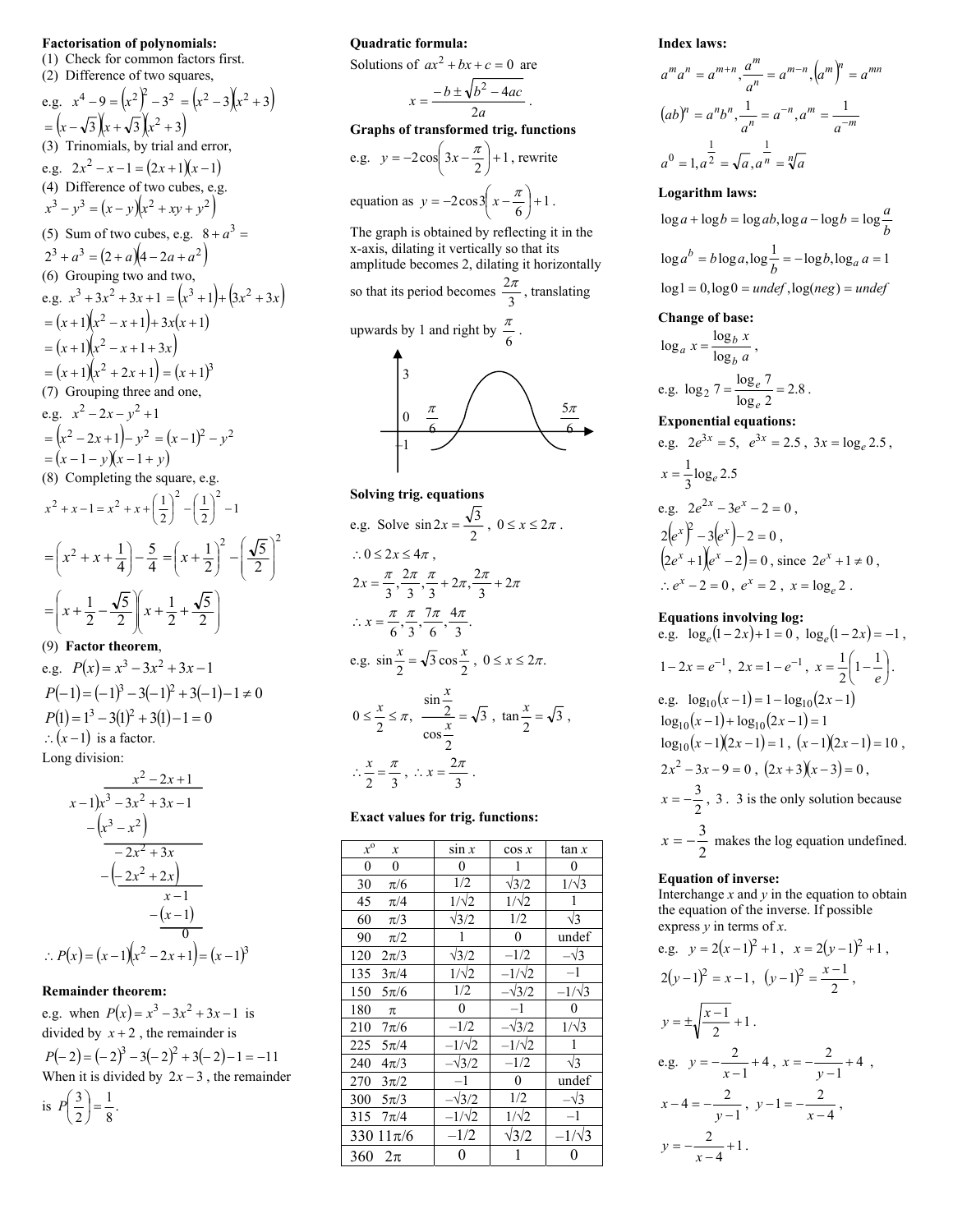e.g. 
$$
y = -2e^{x-1} + 1
$$
,  $x = -2e^{y-1} + 1$ ,  
\n $2e^{y-1} = 1 - x$ ,  $e^{y-1} = \frac{1-x}{2}$ ,  
\n $y - 1 = \log_e\left(\frac{1-x}{2}\right)$ ,  $y = \log_e\left(\frac{1-x}{2}\right) + 1$ .

e.g.  $y = -\log_e(1-2x) - 1$ ,  $x = -\log_e(1-2y) - 1$ ,  $\log_e(1 - 2y) = -(x + 1), 1 - 2y = e^{-(x + 1)}$  $2y = 1 - e^{-(x+1)}, \quad y = \frac{1}{2} (1 - e^{-(x+1)}).$ 

## **The binomial theorem:**

e.g. Expand  $(2x-1)^4$  $= {}^4C_0(2x)^4(-1)^0+{}^4C_1(2x)^3(-1)^1$  $C_1^4C_2(2x)^2(-1)^2 + C_3(2x)^1(-1)^3$  $A^4C_4(2x)^0(-1)^4 = ......$ e.g. Find the coefficient of  $x^2$  in the expansion of  $(2x-3)^5$ The required term is  ${}^5C_3(2x)^2(-3)^3$  $=10(4x^2 \left(-27\right) = -1080x^2$ . ∴ the coefficient of  $x^2$  is  $-1080$ .

#### **Differentiation rules:**

| $y = f(x)$        | $\frac{dy}{dx} = f'(x)$ |
|-------------------|-------------------------|
| $ax^n$            | $anx^{n-1}$             |
| $a(x+c)^n$        | $an(x+c)^{n-1}$         |
| $a(bx+c)^n$       | $abn(bx+c)^{n-1}$       |
| $a \sin x$        | $a \cos x$              |
| $a\sin(x+c)$      | $a\cos(x+c)$            |
| $a\sin(bx+c)$     | $ab\cos(bx+c)$          |
| $a \cos x$        | $-a$ sin x              |
| $a\cos(x+c)$      | $-a\sin(x+c)$           |
| $a\cos(bx+c)$     | $-\,ab\sin(bx+c)$       |
| a tan x           | a sec <sup>2</sup> $x$  |
| a tan $(x+c)$     | $a\sec^2(x+c)$          |
| a tan $(bx+c)$    | $ab\sec^2(bx+c)$        |
| $ae^x$            | $ae^x$                  |
| $ae^{x+c}$        | $ae^{x+c}$              |
| $ae^{bx+c}$       | $abe^{bx+c}$            |
| a $\log_e x$      | a                       |
|                   | $\boldsymbol{x}$        |
| $a \log_e bx$     | a                       |
|                   | $\mathcal{X}$           |
| $a \log_e(x+c)$   | a                       |
|                   | $x + c$                 |
| $a \log_e b(x+c)$ | $\boldsymbol{a}$        |
|                   | $x + c$                 |
| $a \log_e(bx+c)$  | ab                      |
|                   | $bx+c$                  |

# **Differentiation rules:**

*The product rule*: For the multiplication of two functions,  $y = u(x)v(x)$ , e.g.  $y = x^2 \sin 2x$ , let  $u = x^2$ ,  $v = \sin 2x$ ,  $\frac{dy}{dx} = v \frac{du}{dx} + u \frac{dv}{dx}$  $=(\sin 2x)(2x) + (x^2)(2\cos 2x)$  $= 2x(\sin 2x + x\cos 2x)$ *The quotient rule*: For the division of functions,  $y = \frac{u(x)}{v(x)}$ , e.g.  $y = \frac{\log_e x}{x}$ ,  $v^2$  $v \frac{du}{dx} - u \frac{dv}{dx}$ *dx*  $\frac{dy}{dx} = \frac{v \frac{du}{dx}}{dx}$  $(x) - (-(\log_e x)(1)$ 2  $\binom{1}{x} - (\log_e x)(1)$ *x*  $\left(\frac{1}{x}\right) - (\log_e x)$  $\left(\frac{1}{n}\right)$ l ſ  $=\frac{1-\log x}{x^2}$  =  $\frac{1-\log x}{x^2}$ *x*  $=\frac{1-\log_e x}{2}$ . *The chain rule*: For composite functions,  $y = f(u(x))$ , e.g.  $y = e^{\cos x}$ Let  $u = \cos x$ ,  $y = e^u$ ,  $\frac{dy}{dx} = \frac{dy}{du} \times \frac{du}{dx}$ *du dy*  $\frac{dy}{dx} = \frac{dy}{du} \times$  $(e^u)' - \sin x = -e^{\cos x} \sin x$ . **Finding stationary points:** Let  $\frac{dy}{dx} = 0$  and

solve for *x* and then *y*, the coordinates of the stationary point.

Nature of stationary point at  $x = a$ :

|         | Local               | Local               | Inflection                    |
|---------|---------------------|---------------------|-------------------------------|
|         | max.                | min.                | point                         |
| x < a   | $\frac{dy}{dx} > 0$ | $\frac{dy}{dx} < 0$ | $\frac{dy}{dx} > 0$ , $(< 0)$ |
| $x = a$ | $\frac{dy}{dx} = 0$ | $\frac{dy}{dx} = 0$ | $\frac{dy}{dx} = 0$           |
| x > a   | $\frac{dy}{dx} < 0$ | $\frac{dy}{dx} > 0$ | $\frac{dy}{dx} > 0$ , (< 0)   |

**Equation of tangent and normal at**  $x = a$ : 1) Find the y coordinate if it is not given.

2) Gradient of tangent  $m_T = \frac{dy}{dx}$  at  $x = a$ .

3) Use  $y - y_1 = m_T(x - x_1)$  to find equation of tangent.

4) Find gradient of normal  $m_N = -\frac{1}{m_T}$ .

5) Use  $y - y_1 = m_N(x - x_1)$  to find equation of the normal.

**Linear approximation:**

To find the approx. value of a function, use  $f(a+h) \approx f(a) + hf'(a)$ , e.g. find the approx. value of  $\sqrt{25.1}$ . Let  $f(x) = \sqrt{x}$ , then  $f'(x) = \frac{1}{2\sqrt{x}}$ . Let  $a = 25$  and  $h = 0.1$ , then  $f(a+h) = \sqrt{25.1}$ ,  $f(a) = \sqrt{25} = 5$ ,  $(a) = \frac{1}{\sqrt{a}} = 0.1$  $2\sqrt{25}$  $f'(a) = \frac{1}{\sqrt{a}} = 0.1$ .

 $\therefore \sqrt{25.1} \approx 5 + 0.1 \times 0.1 = 5.01$ 

The approx. change in a function is  $= f(a+h) - f(a) = hf'(a),$ e.g. find the approx. change in cos *x* when *x* changes from  $\frac{\pi}{2}$  to 1.6. Let  $f(x) = \cos x$ , then  $f'(x) = -\sin x$ . Let  $a = \frac{\pi}{2}$ , then  $f'(a) = -\sin \frac{\pi}{2} = -1$  and  $h = 1.6 - \frac{\pi}{2} = 0.03$ Change in  $\cos x = hf'(a) = 0.03 \times 1 = -0.03$ **Rate of change:**  $\frac{dy}{dx}$  is the rate of change of *y* with respect to *x*.  $v = \frac{dx}{dt}$ , velocity is the rate of change of position *x* with respect to time *t*.  $a = \frac{dv}{dt}$ , acceleration *a* is the rate of change of velocity *v* with respect to *t*.

**Average rate of change:** Given  $y = f(x)$ , when  $x = a$ ,  $y = f(a)$ , when  $x = b$ ,  $y = f(b)$ , the average rate of change of *y* with respect to  $x = \frac{\Delta y}{\Delta x}$  $= \frac{\Delta y}{\Delta x} = \frac{f(b)-f(a)}{b-a}$  $f(b) - f(a)$  $=\frac{f(b)-f(a)}{b-a}.$ 

# **Deducing the graph of gradient function from the graph of a function**



**Deducing the graph of function from the graph of anti-derivative function**